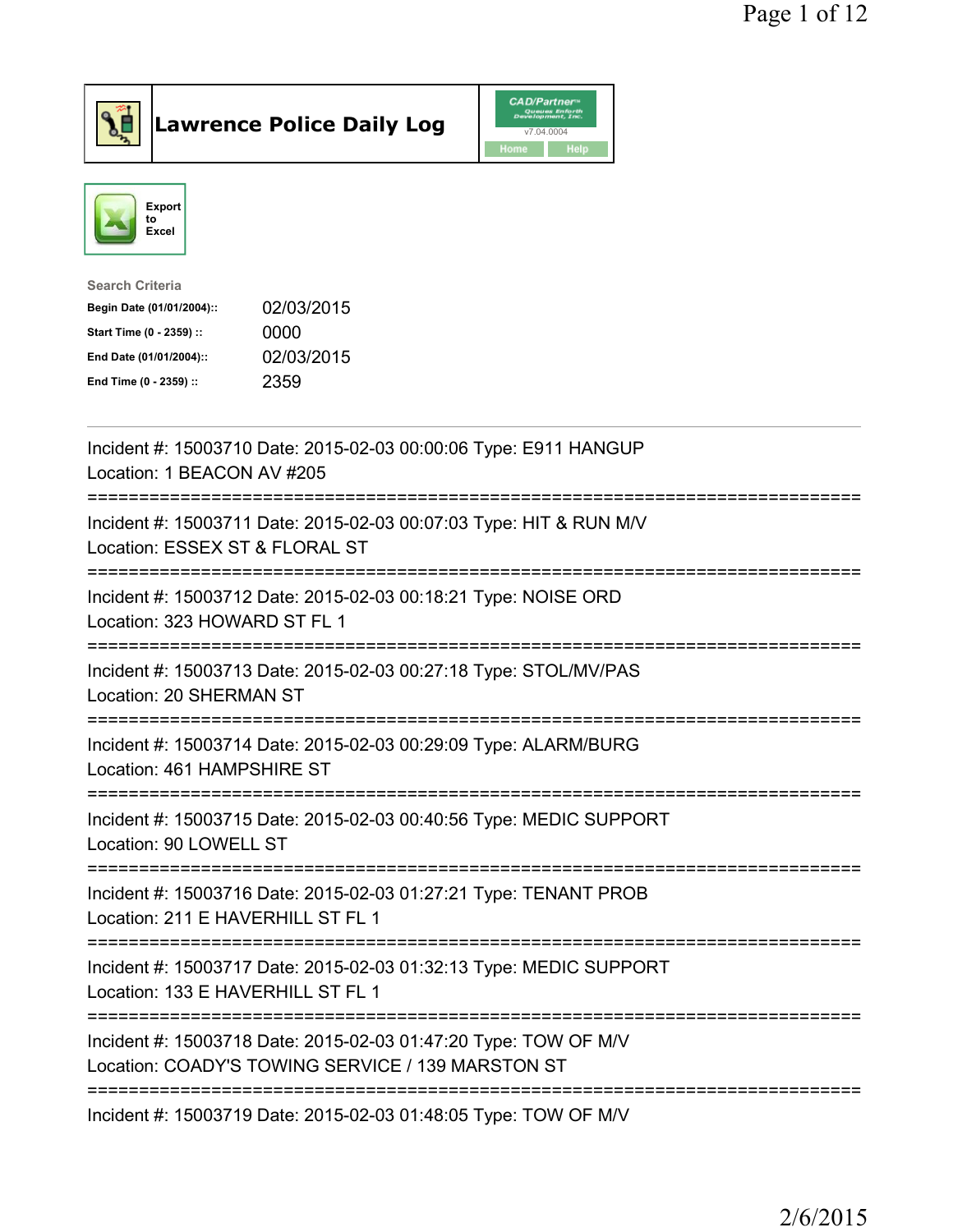| Location: 150 MERRIMACK ST<br>=====================                                                               |
|-------------------------------------------------------------------------------------------------------------------|
| Incident #: 15003720 Date: 2015-02-03 01:49:03 Type: TOW OF M/V<br>Location: 10 CARVER ST                         |
| Incident #: 15003721 Date: 2015-02-03 02:16:07 Type: TENANT PROB<br>Location: 211 E HAVERHILL ST                  |
| Incident #: 15003722 Date: 2015-02-03 03:45:34 Type: ALARMS<br>Location: COMMUNITY DEVELOPMENT / 147 HAVERHILL ST |
| Incident #: 15003723 Date: 2015-02-03 04:31:39 Type: BUILDING CHK<br>Location: FRANKLIN ST & METHUEN ST           |
| Incident #: 15003724 Date: 2015-02-03 04:41:42 Type: ALARMS<br>Location: POLLO CENTRO / 436 S UNION ST            |
| Incident #: 15003725 Date: 2015-02-03 06:35:17 Type: MV/BLOCKING<br>Location: 270 CANAL ST                        |
| Incident #: 15003726 Date: 2015-02-03 06:42:13 Type: LOCKOUT<br>Location: 19 DURANT ST                            |
| Incident #: 15003727 Date: 2015-02-03 07:07:35 Type: M/V STOP<br>Location: PARKER ST & SALEM ST                   |
| Incident #: 15003728 Date: 2015-02-03 07:31:17 Type: M/V STOP<br>Location: BRADFORD ST & FRANKLIN ST              |
| Incident #: 15003729 Date: 2015-02-03 07:36:17 Type: CK WELL BEING<br>Location: BLASER CT & HOWARD ST             |
| Incident #: 15003730 Date: 2015-02-03 07:44:52 Type: MV/BLOCKING<br>Location: 85 MARKET ST                        |
| Incident #: 15003731 Date: 2015-02-03 07:48:49 Type: M/V STOP<br>Location: BLASER CT & HOWARD ST                  |
| Incident #: 15003732 Date: 2015-02-03 07:49:36 Type: M/V STOP<br>Location: ESSEX ST & HAMPSHIRE ST                |
| Incident #: 15003733 Date: 2015-02-03 07:52:20 Type: M/V STOP<br>Location: LAWRENCE ST & FRANKLIN ST              |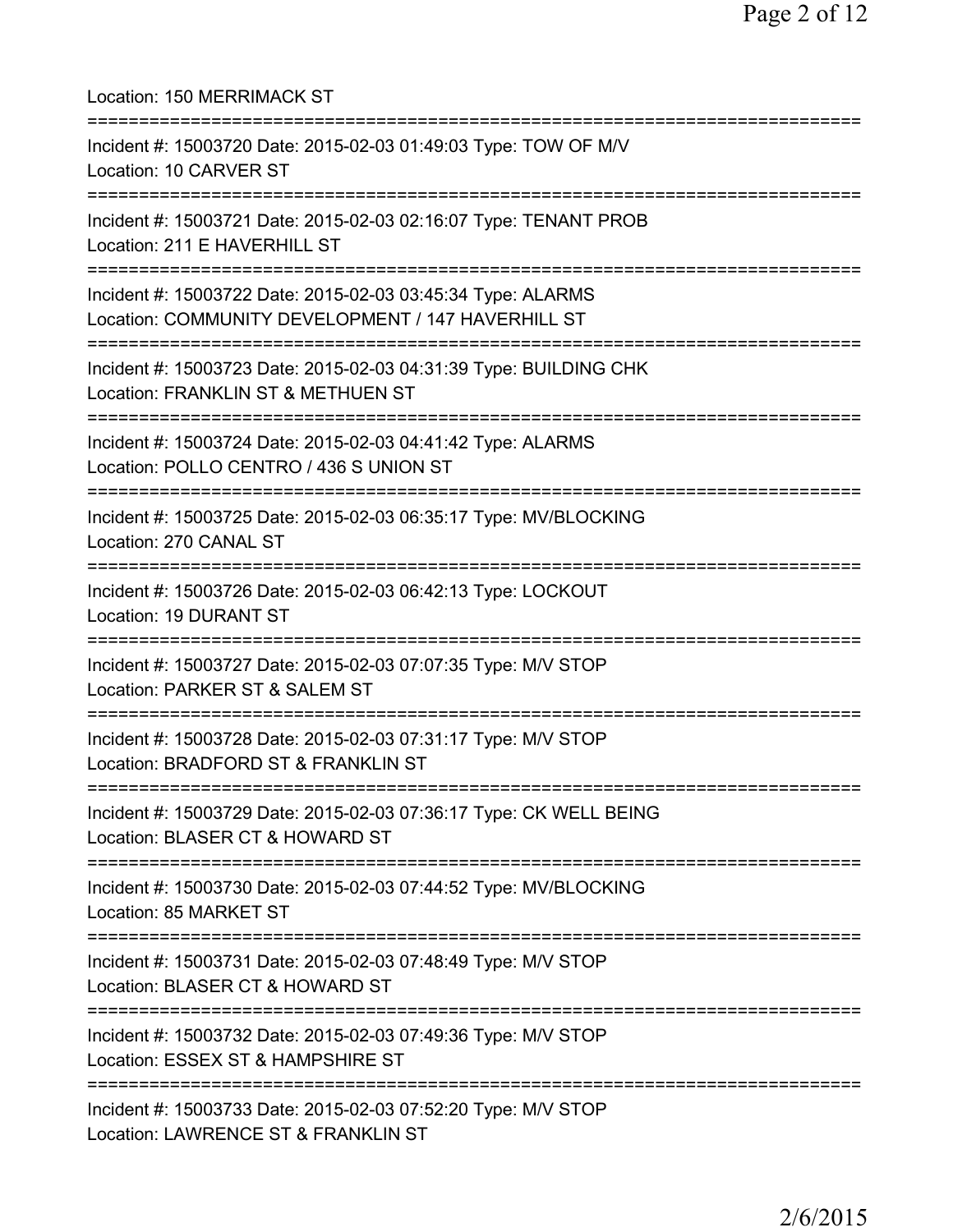| Incident #: 15003734 Date: 2015-02-03 07:57:06 Type: M/V STOP<br>Location: HIGH ST & PROSPECT CT                                                    |
|-----------------------------------------------------------------------------------------------------------------------------------------------------|
| Incident #: 15003735 Date: 2015-02-03 07:59:58 Type: AUTO ACC/NO PI<br>Location: AMES ST & ESSEX ST                                                 |
| Incident #: 15003736 Date: 2015-02-03 08:05:49 Type: CK WELL BEING<br>Location: LORING ST & SALEM ST                                                |
| Incident #: 15003737 Date: 2015-02-03 08:13:34 Type: ALARMS<br>Location: GREATER LAWRENCE FAMILY HEALTH / 73 WINTHROP AV                            |
| Incident #: 15003738 Date: 2015-02-03 08:15:58 Type: AUTO ACC/NO PI<br>Location: 317 S BROADWAY                                                     |
| Incident #: 15003739 Date: 2015-02-03 08:40:40 Type: ALARMS<br>Location: DENTAL BRIGHT / 488 ESSEX ST                                               |
| Incident #: 15003740 Date: 2015-02-03 08:53:44 Type: MV/BLOCKING<br>Location: 219 LAWRENCE ST                                                       |
| Incident #: 15003741 Date: 2015-02-03 08:56:21 Type: AUTO ACC/UNK PI<br>Location: FRANKLIN ST & LOWELL ST                                           |
| Incident #: 15003742 Date: 2015-02-03 09:05:45 Type: AUTO ACC/NO PI<br>Location: 280 HIGH ST                                                        |
| Incident #: 15003743 Date: 2015-02-03 09:12:47 Type: AUTO ACC/NO PI<br>Location: FRANKLIN ST & LOWELL ST                                            |
| ============================<br>================<br>Incident #: 15003744 Date: 2015-02-03 09:16:12 Type: HIT & RUN PED<br>Location: 265 PROSPECT ST |
| Incident #: 15003745 Date: 2015-02-03 09:18:55 Type: KEEP PEACE<br>Location: LA VECINA MARKET / 202 BROADWAY                                        |
| Incident #: 15003746 Date: 2015-02-03 09:21:07 Type: WARRANT SERVE<br>Location: 19 N BOYLSTON ST                                                    |
| Incident #: 15003747 Date: 2015-02-03 09:21:58 Type: HIT & RUN M/V<br>Location: 34 COMMON ST                                                        |
|                                                                                                                                                     |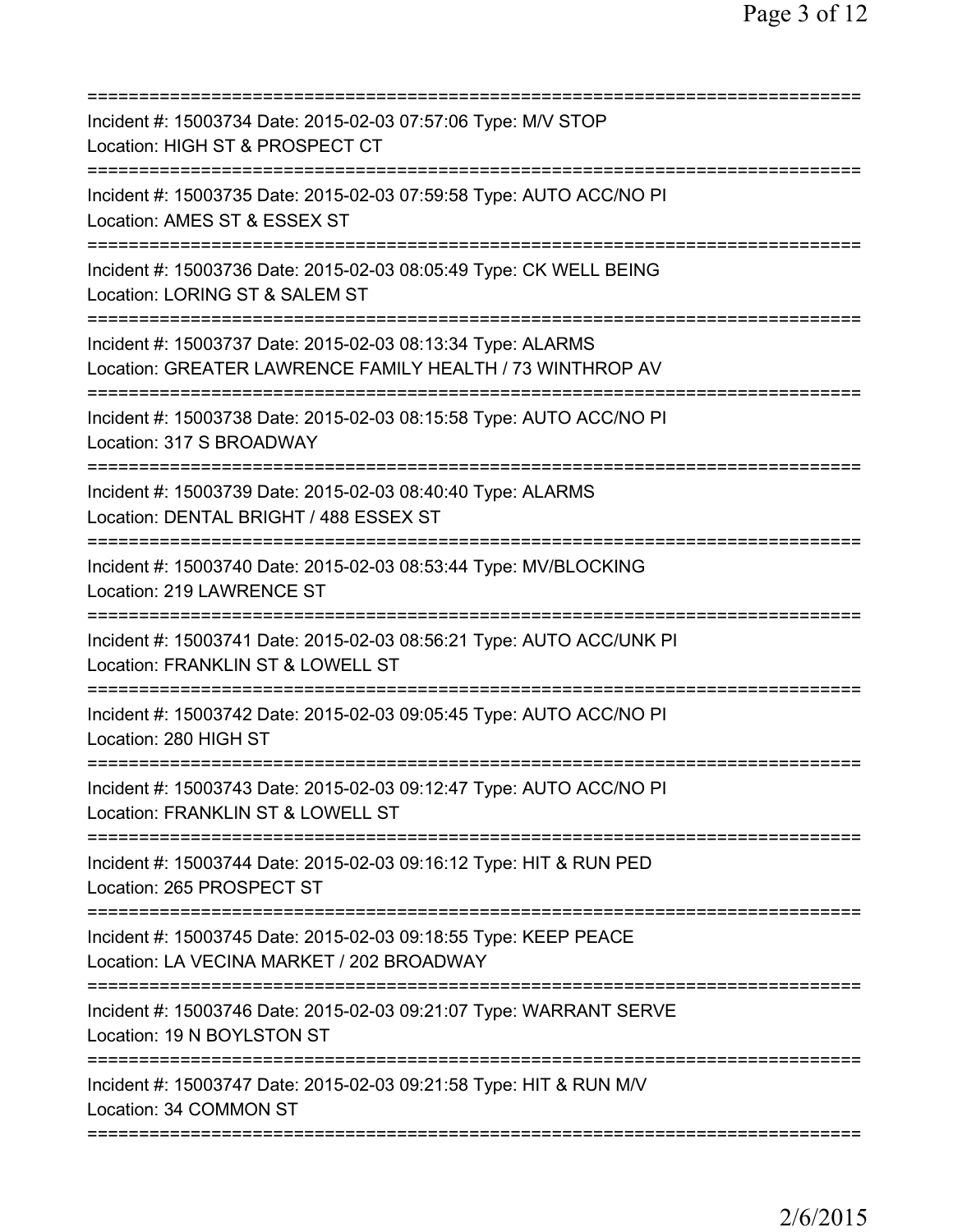| Incident #: 15003748 Date: 2015-02-03 09:31:42 Type: AUTO ACC/NO PI<br>Location: E HAVERHILL ST & LEROY AV                                           |
|------------------------------------------------------------------------------------------------------------------------------------------------------|
| Incident #: 15003749 Date: 2015-02-03 09:53:06 Type: HIT & RUN M/V<br>Location: 51 AMES ST                                                           |
| Incident #: 15003750 Date: 2015-02-03 10:00:47 Type: LARCENY/PAST<br>Location: O'REILY AUTO PARTS / 90 WINTHROP AV                                   |
| Incident #: 15003751 Date: 2015-02-03 10:04:25 Type: MV/BLOCKING<br>Location: 50 ESSEX ST                                                            |
| Incident #: 15003752 Date: 2015-02-03 10:09:10 Type: MV/BLOCKING<br>Location: 25 OLIVE AV                                                            |
| Incident #: 15003753 Date: 2015-02-03 10:09:38 Type: ABAND MV<br>Location: 3 EXETER ST                                                               |
| Incident #: 15003754 Date: 2015-02-03 10:13:54 Type: HIT & RUN M/V<br>Location: 14 BARNARD RD                                                        |
| Incident #: 15003755 Date: 2015-02-03 10:16:02 Type: ALARM/BURG<br>Location: CREDIT UNION / 500 MERRIMACK ST #A                                      |
| Incident #: 15003756 Date: 2015-02-03 10:16:35 Type: LOCKOUT<br>Location: 55 WESLEY ST FL 1                                                          |
| Incident #: 15003757 Date: 2015-02-03 10:28:11 Type: AUTO ACC/UNK PI<br>Location: AMESBURY ST & LOWELL ST                                            |
| Incident #: 15003758 Date: 2015-02-03 10:31:11 Type: MV/BLOCKING<br>Location: 218 ESSEX ST                                                           |
| Incident #: 15003759 Date: 2015-02-03 10:36:14 Type: ASSIST FIRE<br>Location: DUNKIN DONUTS / 581 ANDOVER ST<br>==================================== |
| Incident #: 15003760 Date: 2015-02-03 10:55:01 Type: MV/BLOCKING<br>Location: 394 ESSEX ST                                                           |
| Incident #: 15003762 Date: 2015-02-03 11:16:28 Type: MV/BLOCKING<br>Location: EXETER & BOXFORD                                                       |
| Incident #: 15003761 Date: 2015-02-03 11:17:00 Type: IDENTITY THEFT                                                                                  |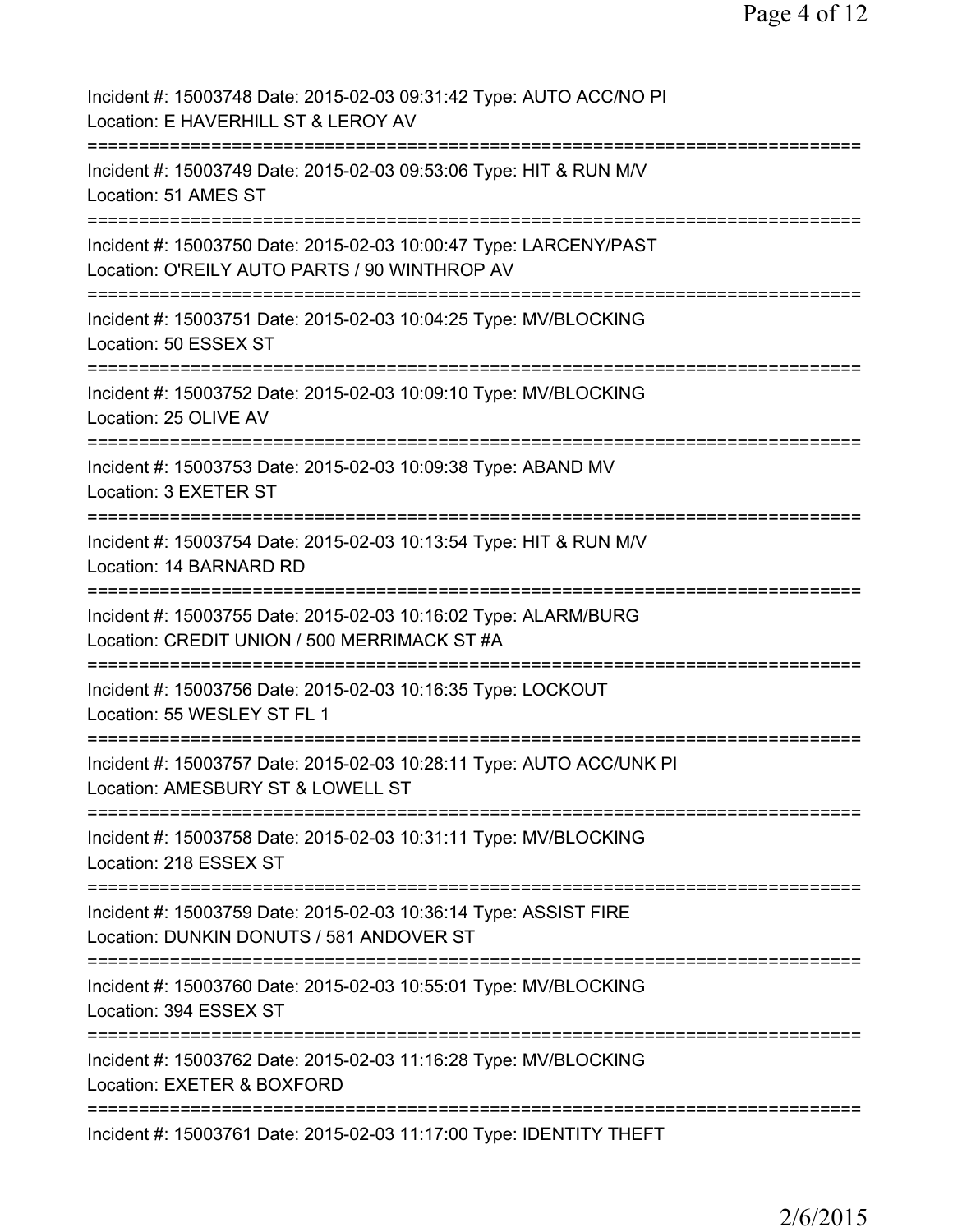Location: 212 ARLINGTON ST #B =========================================================================== Incident #: 15003763 Date: 2015-02-03 11:25:14 Type: DISTURBANCE Location: 137 ARLINGTON ST #A =========================================================================== Incident #: 15003764 Date: 2015-02-03 11:25:23 Type: HIT & RUN M/V Location: 364 HOWARD ST #2 =========================================================================== Incident #: 15003765 Date: 2015-02-03 11:43:22 Type: LIC PLATE STO Location: 14 RIVERVIEW PL =========================================================================== Incident #: 15003766 Date: 2015-02-03 11:45:04 Type: SUICIDE ATTEMPT Location: 61 AMHERST ST =========================================================================== Incident #: 15003767 Date: 2015-02-03 11:50:26 Type: KEEP PEACE Location: 103 WINTHROP AV =========================================================================== Incident #: 15003768 Date: 2015-02-03 11:52:39 Type: TOW OF M/V Location: 59 HANCOCK ST =========================================================================== Incident #: 15003769 Date: 2015-02-03 12:00:14 Type: DOMESTIC/PROG Location: 247 PROSPECT ST #3 =========================================================================== Incident #: 15003770 Date: 2015-02-03 12:07:52 Type: GENERAL SERV Location: MERRIMACK ST & S UNION ST =========================================================================== Incident #: 15003771 Date: 2015-02-03 12:16:54 Type: GENERAL SERV Location: 11 LAWRENCE ST =========================================================================== Incident #: 15003772 Date: 2015-02-03 12:17:24 Type: AUTO ACC/PI Location: 439 S UNION ST =========================================================================== Incident #: 15003775 Date: 2015-02-03 12:40:53 Type: CK WELL BEING Location: 38 EXETER ST =========================================================================== Incident #: 15003773 Date: 2015-02-03 12:43:43 Type: AUTO ACC/NO PI Location: ANDOVER ST & BEACON ST =========================================================================== Incident #: 15003774 Date: 2015-02-03 12:43:55 Type: IDENTITY THEFT Location: 1 GENERAL ST =========================================================================== Incident #: 15003776 Date: 2015-02-03 12:55:14 Type: AUTO ACC/NO PI Location: 54 UNION ST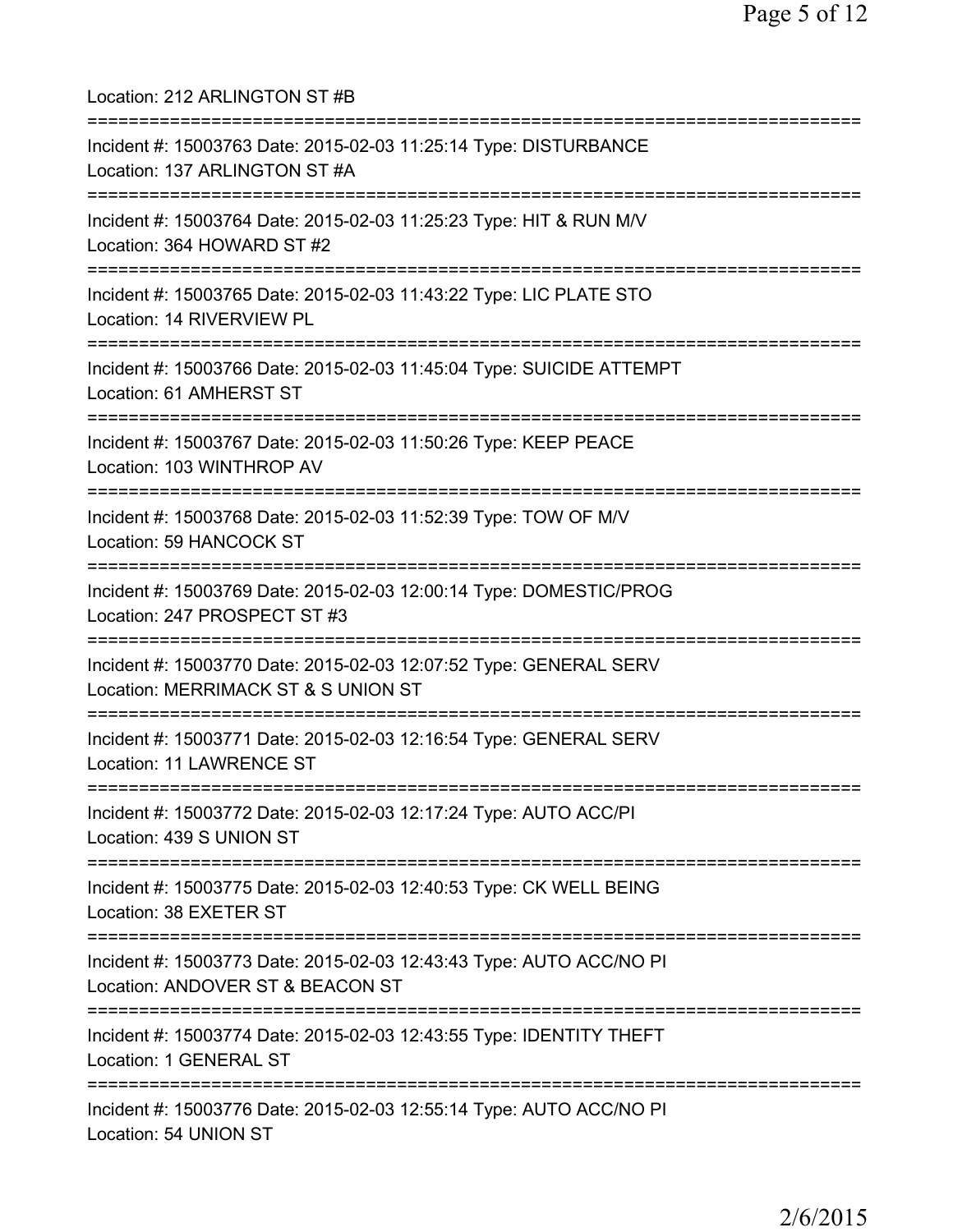| Incident #: 15003777 Date: 2015-02-03 12:56:32 Type: AUTO ACC/NO PI<br>Location: COMMON ST & NEWBURY ST                                   |
|-------------------------------------------------------------------------------------------------------------------------------------------|
| Incident #: 15003778 Date: 2015-02-03 13:00:01 Type: TRESPASSING<br>Location: 20 KNOX ST                                                  |
| Incident #: 15003779 Date: 2015-02-03 13:12:14 Type: MV/BLOCKING<br>Location: BURGER KING / 187 BROADWAY                                  |
| Incident #: 15003780 Date: 2015-02-03 13:14:23 Type: MV/BLOCKING<br>Location: TARBOX SCHOOL / 59 ALDER ST                                 |
| Incident #: 15003781 Date: 2015-02-03 13:36:07 Type: DOMESTIC/PROG<br>Location: AMESBURY ST & COMMON ST<br>============================== |
| Incident #: 15003782 Date: 2015-02-03 13:41:28 Type: AUTO ACC/NO PI<br>Location: 417 WATER ST<br>===========================              |
| Incident #: 15003783 Date: 2015-02-03 13:50:02 Type: TRESPASSING<br><b>Location: RIVER POINTE WY</b><br>==============                    |
| Incident #: 15003784 Date: 2015-02-03 13:55:15 Type: VIO CITY ORD<br>Location: FERN ST & LAWRENCE ST                                      |
| Incident #: 15003785 Date: 2015-02-03 13:56:57 Type: TOW OF M/V<br>Location: S UNION ST & SALEM ST                                        |
| Incident #: 15003786 Date: 2015-02-03 13:58:16 Type: MV/BLOCKING<br>Location: 101B SUNSET AV                                              |
| Incident #: 15003787 Date: 2015-02-03 14:00:30 Type: GENERAL SERV<br>Location: 1 GENERAL ST                                               |
| Incident #: 15003788 Date: 2015-02-03 14:04:09 Type: HIT & RUN M/V<br>Location: 7 BROADWAY                                                |
| Incident #: 15003789 Date: 2015-02-03 14:05:21 Type: VIO CITY ORD<br>Location: 134 BOWDOIN ST                                             |
| Incident #: 15003790 Date: 2015-02-03 14:07:50 Type: ALARM/BURG<br>Location: COMMUNITY DAY CARE / 7 BALLARD WY                            |
|                                                                                                                                           |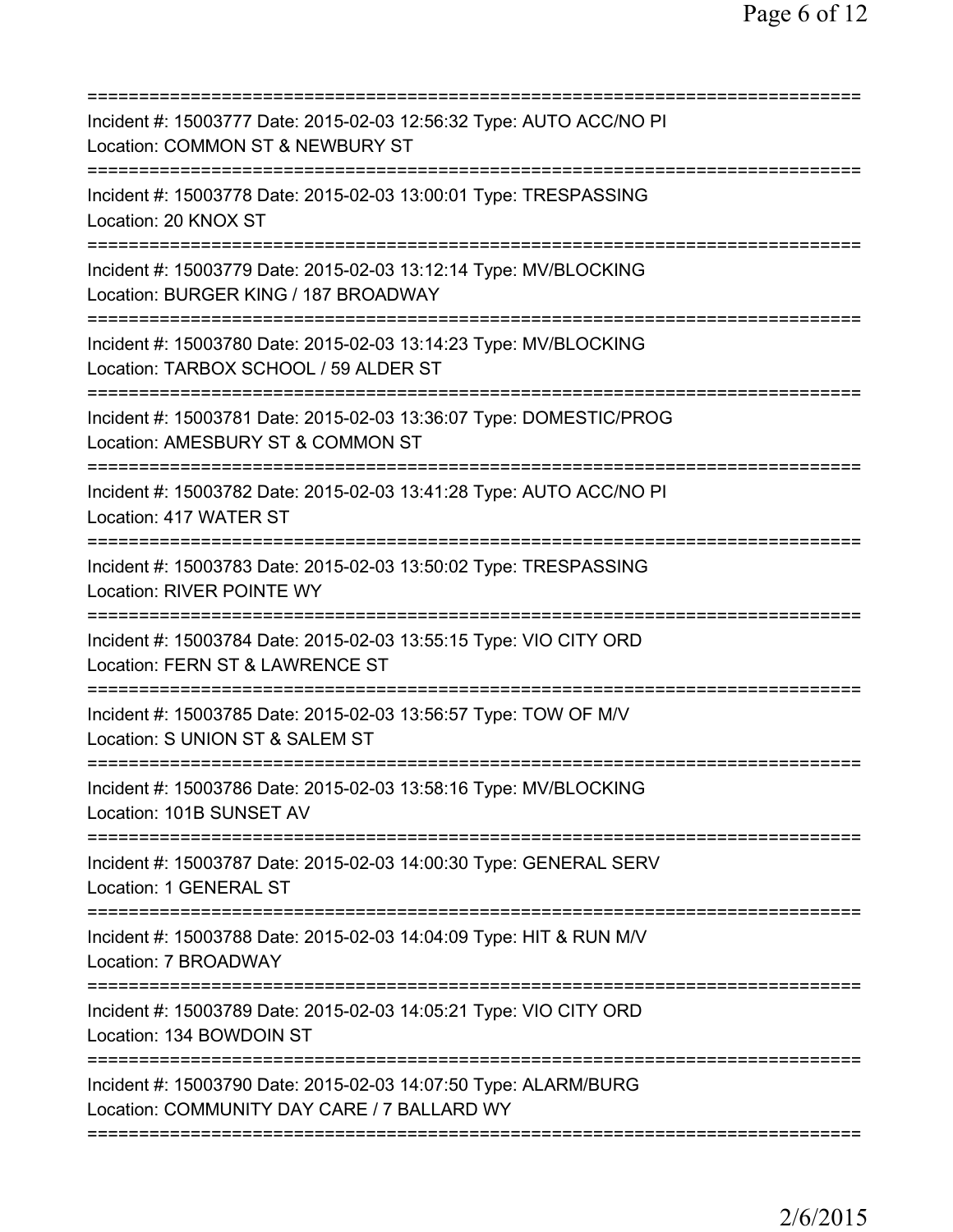| Incident #: 15003791 Date: 2015-02-03 14:08:23 Type: ABAND MV<br>Location: MARKET ST & SHAWSHEEN RD                                 |
|-------------------------------------------------------------------------------------------------------------------------------------|
| Incident #: 15003792 Date: 2015-02-03 14:42:38 Type: HIT & RUN M/V<br><b>Location: WATER ST</b>                                     |
| Incident #: 15003793 Date: 2015-02-03 14:47:27 Type: MV/BLOCKING<br>Location: BROADWAY & COMMON ST                                  |
| ==========================<br>Incident #: 15003794 Date: 2015-02-03 14:49:25 Type: STOLEN PROP<br><b>Location: ARLINGTON ST</b>     |
| Incident #: 15003795 Date: 2015-02-03 14:51:49 Type: AUTO ACC/NO PI<br>Location: HAVERHILL ST & MAY ST                              |
| ==========================<br>Incident #: 15003796 Date: 2015-02-03 14:56:16 Type: STOLEN PROP<br><b>Location: BELMONT ST</b>       |
| ====================================<br>Incident #: 15003797 Date: 2015-02-03 15:09:18 Type: MV/BLOCKING<br>Location: 290 COMMON ST |
| Incident #: 15003798 Date: 2015-02-03 15:09:39 Type: HIT & RUN M/V<br>Location: 610 ANDOVER ST                                      |
| Incident #: 15003799 Date: 2015-02-03 15:12:34 Type: SUS PERS/MV<br>Location: FRANKLIN ST & LOWELL ST                               |
| Incident #: 15003800 Date: 2015-02-03 15:27:12 Type: TOW OF M/V<br>Location: NEWTON ST & SANBORN ST                                 |
| Incident #: 15003801 Date: 2015-02-03 15:33:53 Type: ALARM/BURG<br>Location: 98 BRADFORD ST                                         |
| Incident #: 15003802 Date: 2015-02-03 15:38:37 Type: TRESPASSING<br>Location: 452 HAVERHILL ST #3 FL 2                              |
| ============================<br>Incident #: 15003803 Date: 2015-02-03 15:40:59 Type: DISTURBANCE<br>Location: 22 CAMELLA TEOLI WY   |
| Incident #: 15003804 Date: 2015-02-03 15:47:08 Type: KEEP PEACE<br>Location: 35 ORCHARD ST #1                                       |
| Incident #: 15003806 Date: 2015-02-03 15:53:03 Type: KEEP PEACE                                                                     |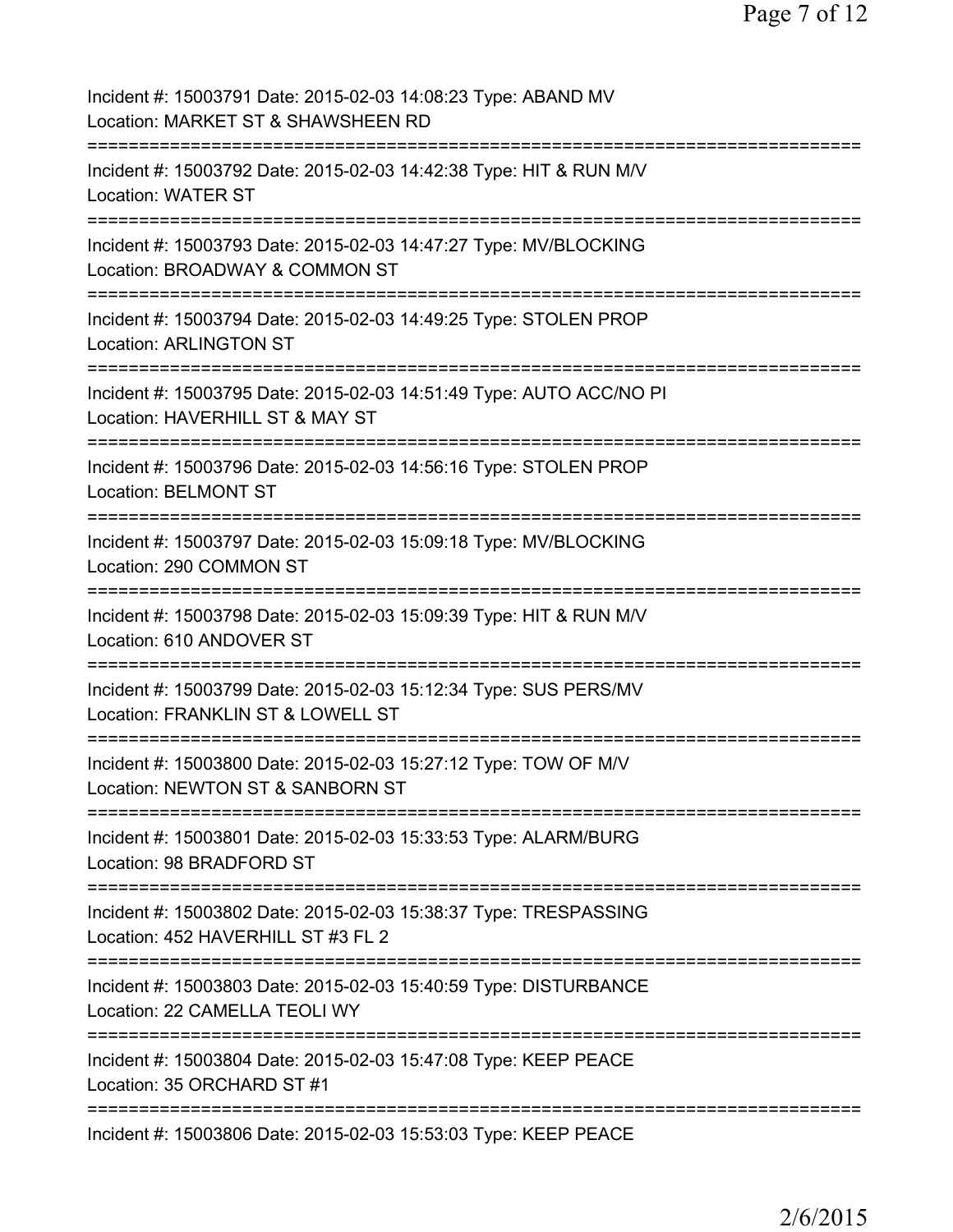Location: 11 BAILEY ST FL 2ND =========================================================================== Incident #: 15003805 Date: 2015-02-03 15:54:35 Type: VIO CITY ORD Location: LEAHY SCHOOL / 100 ERVING AV =========================================================================== Incident #: 15003807 Date: 2015-02-03 16:10:40 Type: AUTO ACC/PED Location: S UNION ST =========================================================================== Incident #: 15003808 Date: 2015-02-03 16:16:43 Type: UNWANTEDGUEST Location: 50 BROADWAY =========================================================================== Incident #: 15003809 Date: 2015-02-03 16:18:45 Type: MV/BLOCKING Location: 99 MANCHESTER ST =========================================================================== Incident #: 15003811 Date: 2015-02-03 16:20:17 Type: HIT & RUN M/V Location: 94 BRADFORD ST =========================================================================== Incident #: 15003810 Date: 2015-02-03 16:22:27 Type: MEDIC SUPPORT Location: 55 N PARISH RD =========================================================================== Incident #: 15003812 Date: 2015-02-03 16:30:06 Type: AUTO ACC/NO PI Location: ESSEX ST & LAWRENCE ST =========================================================================== Incident #: 15003813 Date: 2015-02-03 16:33:00 Type: CK WELL BEING Location: WARD SIX CLUB / 57 SPRINGFIELD ST FL 3 =========================================================================== Incident #: 15003814 Date: 2015-02-03 16:37:33 Type: ALARM/BURG Location: HIGHER EDUCATION / 52 FRANKLIN ST =========================================================================== Incident #: 15003815 Date: 2015-02-03 16:53:32 Type: AUTO ACC/NO PI Location: WINTHROP AV =========================================================================== Incident #: 15003816 Date: 2015-02-03 17:14:51 Type: UNWANTEDGUEST Location: 34 SHATTUCK ST =========================================================================== Incident #: 15003817 Date: 2015-02-03 17:25:23 Type: LIC PLATE STO Location: 4 MASON ST =========================================================================== Incident #: 15003818 Date: 2015-02-03 17:26:39 Type: MV/BLOCKING Location: 298 LAWRENCE ST =========================================================================== Incident #: 15003819 Date: 2015-02-03 17:44:49 Type: AUTO ACC/UNK PI Location: 6 RHINE ST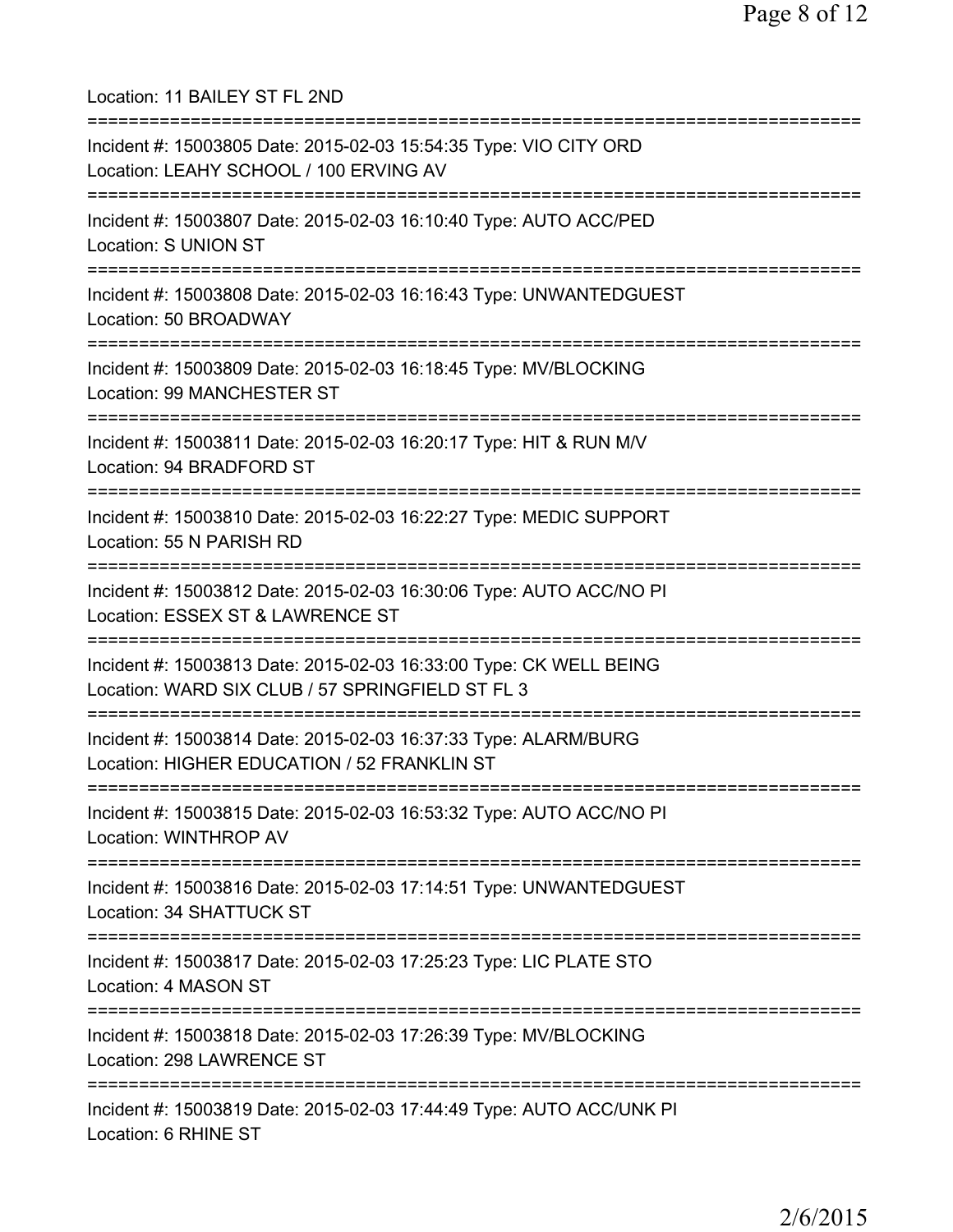| Incident #: 15003820 Date: 2015-02-03 17:47:05 Type: DISTURBANCE<br>Location: HAVERHILL ST & MILTON ST                        |
|-------------------------------------------------------------------------------------------------------------------------------|
| Incident #: 15003821 Date: 2015-02-03 17:56:36 Type: TOW OF M/V<br>Location: 400 ANDOVER ST                                   |
| Incident #: 15003822 Date: 2015-02-03 17:59:37 Type: DISTURBANCE<br>Location: LAWRENCE ST & SUNSET AV                         |
| Incident #: 15003823 Date: 2015-02-03 18:13:12 Type: M/V STOP<br>Location: BROADWAY & VALLEY ST                               |
| :========================<br>Incident #: 15003824 Date: 2015-02-03 18:16:38 Type: AUTO ACC/NO PI<br>Location: 87 MAY ST       |
| Incident #: 15003825 Date: 2015-02-03 18:18:28 Type: M/V STOP<br>Location: BRUCE ST & PARK ST                                 |
| Incident #: 15003826 Date: 2015-02-03 18:28:27 Type: SUS PERS/MV<br>Location: 296 LAWRENCE ST                                 |
| Incident #: 15003828 Date: 2015-02-03 18:35:19 Type: B&E/PROG<br>Location: 154 DRACUT ST                                      |
| Incident #: 15003827 Date: 2015-02-03 18:35:32 Type: TOW OF M/V<br>Location: S UNION ST & SPRINGFIELD ST                      |
| Incident #: 15003829 Date: 2015-02-03 18:37:40 Type: NOTIFICATION<br>Location: 4 KENT ST                                      |
| Incident #: 15003830 Date: 2015-02-03 18:40:00 Type: HIT & RUN M/V<br>Location: PHILLIPS ST & SALEM ST                        |
| ===========================<br>Incident #: 15003831 Date: 2015-02-03 18:51:05 Type: TOW OF M/V<br>Location: 16 SPRINGFIELD ST |
| Incident #: 15003832 Date: 2015-02-03 18:54:57 Type: MEDIC SUPPORT<br>Location: 550 BROADWAY #403                             |
| Incident #: 15003833 Date: 2015-02-03 18:57:30 Type: UNKNOWN PROB<br>Location: 169 HAVERHILL ST #7                            |
|                                                                                                                               |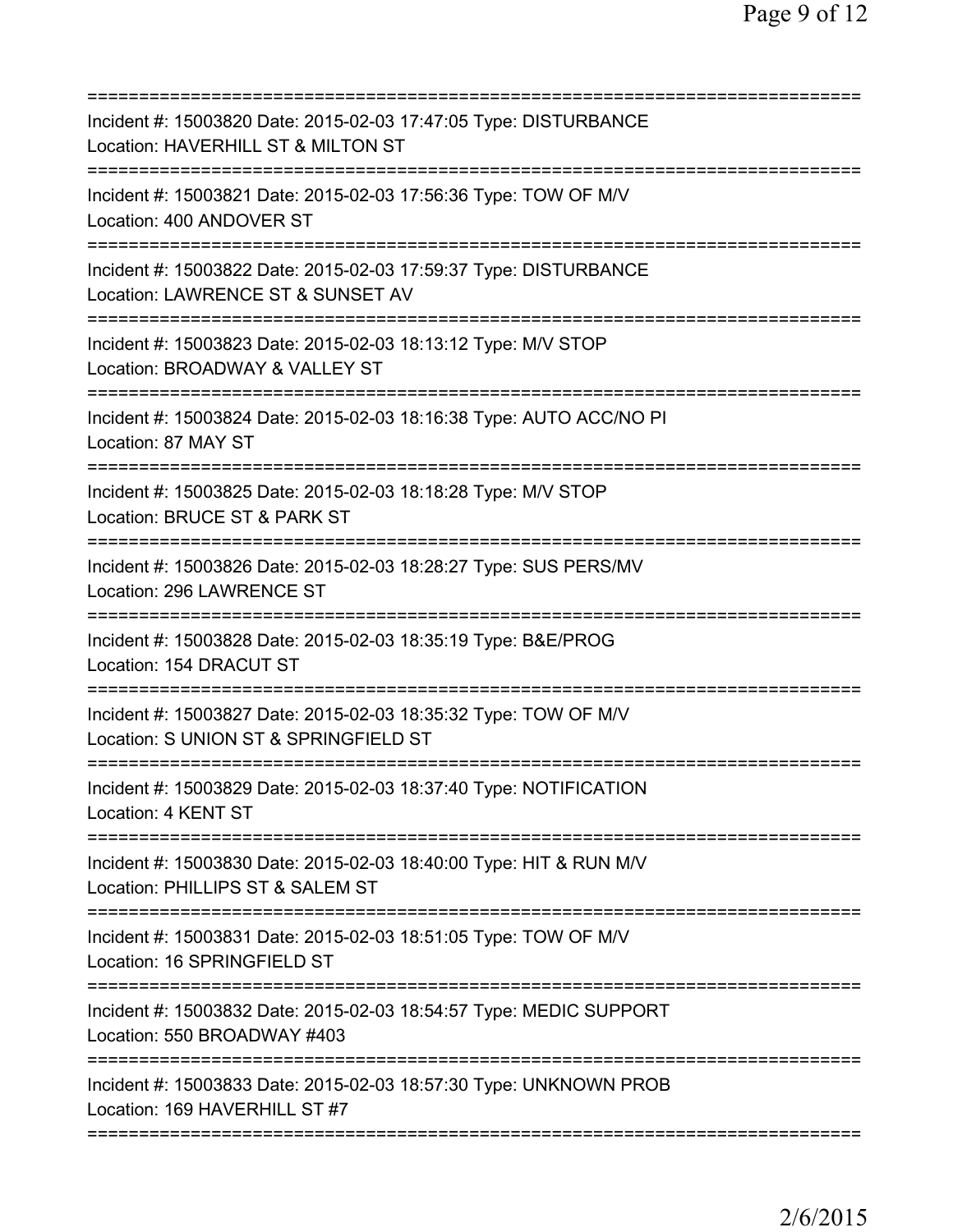| Incident #: 15003834 Date: 2015-02-03 19:01:48 Type: SUS PERS/MV<br>Location: 113 EXCHANGE ST                                               |
|---------------------------------------------------------------------------------------------------------------------------------------------|
| Incident #: 15003835 Date: 2015-02-03 19:24:42 Type: MV/BLOCKING<br><b>Location: FOREST ST</b>                                              |
| ======================================<br>Incident #: 15003836 Date: 2015-02-03 19:28:53 Type: ABAND MV<br>Location: BRADFORD ST & BROADWAY |
| Incident #: 15003837 Date: 2015-02-03 19:38:29 Type: SPECIAL CHECK<br>Location: GULF STATION / 325 WINTHROP AV                              |
| Incident #: 15003838 Date: 2015-02-03 19:44:23 Type: MV/BLOCKING<br>Location: 37 WHITMAN ST                                                 |
| Incident #: 15003839 Date: 2015-02-03 19:45:35 Type: M/V STOP<br>Location: BROADWAY & ESSEX ST                                              |
| ========================<br>Incident #: 15003840 Date: 2015-02-03 20:05:33 Type: M/V STOP<br>Location: 265 HIGH ST                          |
| Incident #: 15003841 Date: 2015-02-03 20:18:19 Type: SUS PERS/MV<br>Location: CRESCENT ST & FOREST ST                                       |
| Incident #: 15003842 Date: 2015-02-03 20:40:02 Type: INVESTIGATION<br>Location: 1 BEACON AV                                                 |
| Incident #: 15003844 Date: 2015-02-03 20:41:27 Type: DOMESTIC/PAST<br>Location: AMESBURY ST & COMMON ST                                     |
| ========================<br>Incident #: 15003843 Date: 2015-02-03 20:42:19 Type: TOW OF M/V<br>Location: 25 ALLSTON ST                      |
| Incident #: 15003845 Date: 2015-02-03 21:04:30 Type: DOMESTIC/PROG<br>Location: 41 NESMITH ST                                               |
| Incident #: 15003846 Date: 2015-02-03 21:06:54 Type: MV/BLOCKING<br>Location: 428 S BROADWAY                                                |
| Incident #: 15003847 Date: 2015-02-03 21:09:43 Type: MV/BLOCKING<br>Location: HENNESSEY SCHOOL / 122 HANCOCK ST                             |
| Incident #: 15003848 Date: 2015-02-03 21:21:24 Type: HIT & RUN M/V                                                                          |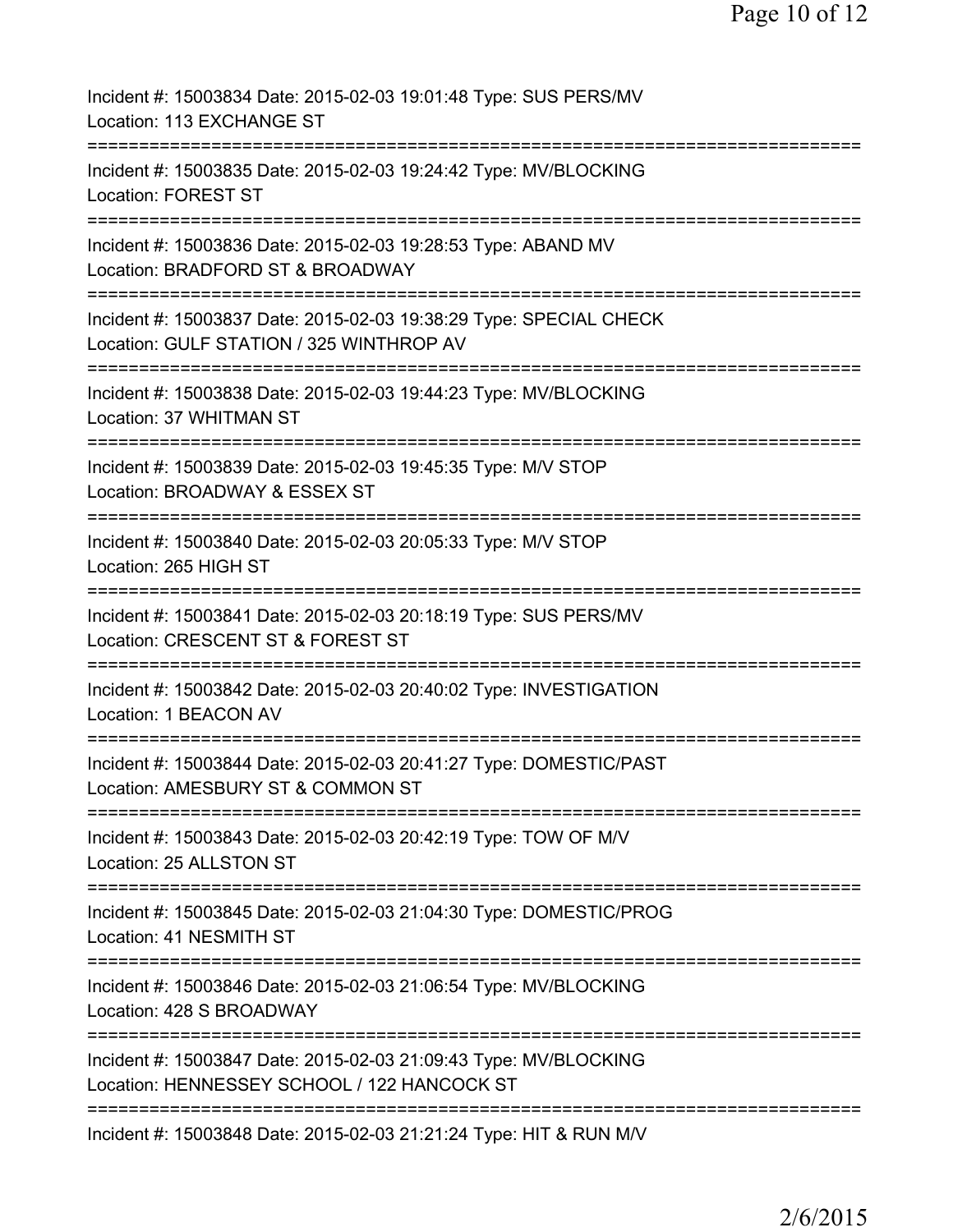Location: 25 SALEM ST =========================================================================== Incident #: 15003849 Date: 2015-02-03 21:45:56 Type: DISTURBANCE Location: 50 CAMBRIDGE ST =========================================================================== Incident #: 15003850 Date: 2015-02-03 22:09:47 Type: ALARM/BURG Location: 160 WINTHROP AV =========================================================================== Incident #: 15003851 Date: 2015-02-03 22:16:05 Type: TOW OF M/V Location: 157 ANDOVER ST =========================================================================== Incident #: 15003852 Date: 2015-02-03 22:16:25 Type: UNKNOWN PROB Location: ESSEX INN / AMESBURY ST & ESSEX ST =========================================================================== Incident #: 15003853 Date: 2015-02-03 22:18:56 Type: SUS PERS/MV Location: 60 ISLAND ST =========================================================================== Incident #: 15003854 Date: 2015-02-03 22:36:41 Type: ALARM/HOLD Location: ELKS LODGE / 652 ANDOVER ST =========================================================================== Incident #: 15003855 Date: 2015-02-03 22:46:08 Type: M/V STOP Location: 40 DORCHESTER ST =========================================================================== Incident #: 15003856 Date: 2015-02-03 22:47:10 Type: MV/BLOCKING Location: 110 ABBOTT ST =========================================================================== Incident #: 15003857 Date: 2015-02-03 22:51:01 Type: ALARM/BURG Location: 45 FRANKLIN ST =========================================================================== Incident #: 15003858 Date: 2015-02-03 22:57:47 Type: M/V STOP Location: GARDEN ST & NEWBURY ST =========================================================================== Incident #: 15003859 Date: 2015-02-03 23:00:35 Type: M/V STOP Location: 55 ABBOTT ST =========================================================================== Incident #: 15003860 Date: 2015-02-03 23:07:31 Type: M/V STOP Location: AMESBURY ST & ESSEX ST =========================================================================== Incident #: 15003861 Date: 2015-02-03 23:09:41 Type: NOISE ORD Location: 400 LOWELL ST #1 =========================================================================== Incident #: 15003862 Date: 2015-02-03 23:15:28 Type: CK WELL BEING Location: 213 E HAVERHILL ST